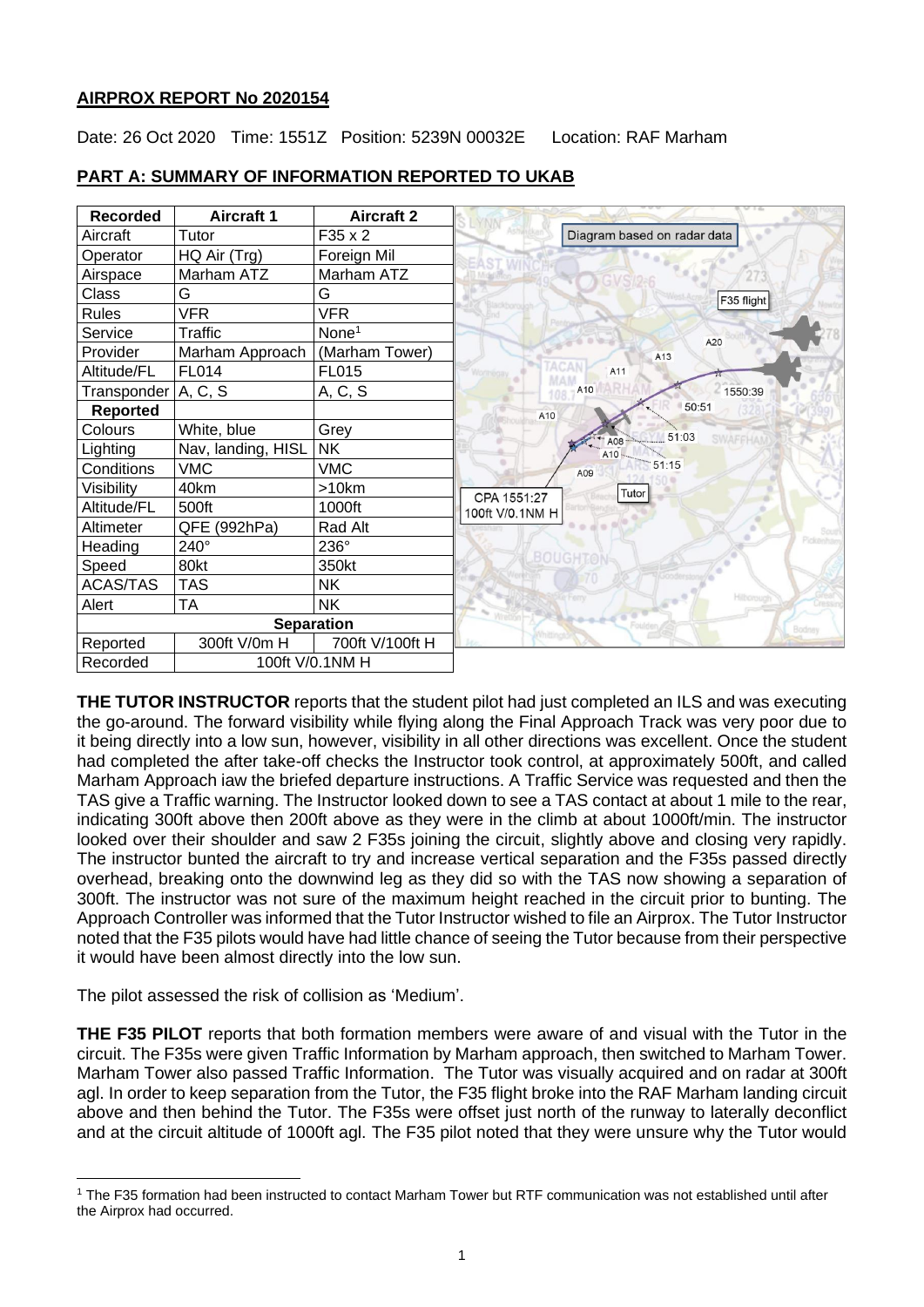climb into an occupied military traffic pattern or unsure why Approach climb-out instructions would climb the Tutor through the occupied military circuit.

The pilot assessed the risk of collision as 'None'.

**THE MARHAM APPROACH/DIRECTOR CONTROLLER** reports that the Approach/Director positions were bandboxed. When they took over the position the Tutor was established on Talkdown, a pair of F35s In the TACAN hold, a pair recovering for an ILS from the northwest and the Airprox F35s requesting a visual recovery from the east. Reports of storms in the area were causing all aircraft to request alternative vectors to those given, increasing the workload. The Airprox F35 flight called visual with the aerodrome at about 10 miles. Traffic Information was passed on the traffic recovering from the northwest before sending the Airprox F35 flight to the Tower frequency at about 7-8 miles. The Marham controller then turned their attention to other aircraft under their control. The Tutor had carried out its approach and the pilot re-contacted approach for the departure. After identification, the Tutor pilot said there were 2 fast jets behind and asked what they were doing. They were informed that the F35 flight were joining the visual circuit and the Tutor pilot replied that they were close enough to file an Airprox.

**THE MARHAM SUPERVISOR** reports that the controller had just taken a handover in the position during a busy period. The controller workload was high and the situation made even more difficult with thunderstorms and lightning causing aircraft to be unable to take the instructed vectors. The Airprox F35 flight were instructed to contact Marham Tower at about 7 miles to the east to join for initials. The Supervisor then switched their attention to the rest of the radar traffic. Tower then called via landline to say that two F35s were joining via initials and that they had not made radio contact. The Supervisor informed the controller that it was [the Airprox F35 flight] and to make a blind call on the Tower frequency. The Airprox was then called by the Tutor pilot. The Supervisor noted that the F35 flight did not contact Tower until they had broken into the circuit and were downwind. The Supervisor noted that there were several contributing factors to the Airprox; the warning inbound call had been missed in the handover and due to the high workload had not been picked up by the new controller or the Supervisor; there was pressure in the radar room for a trainee controller to carry out an SRA for endorsement (which was why a change of controller took place); the original controller was a multi-tourist in their first live session when it became busy; Marham has had very little mixed type traffic in the visual circuit.

## **Factual Background**

The weather at Marham was recorded as follows:

METAR EGYM 261550Z 24012KT 9999 VCSH FEW014CB FEW015CB 11/08 Q0995 BLU TEMPO 3000 +SHRA BKN015TCU RMK BLU TEMPO YLO1=

#### **Analysis and Investigation**

#### **Military ATM**

An Airprox occurred on 26 Oct 20 at approximately 1551UTC, in the vicinity of RAF Marham Visual Circuit between a pair of F35s and a Tutor.

The pair of F35s had been receiving a Traffic Service from Marham Approach for a radar vectored run-in overhead, this is historically a standard visual join. Initially delayed in their recovery due to the Tutor which was at 6nm on the ILS they were eventually cleared visual recovery when the Tutor was 1nm final. The F35s reported visual with the aerodrome and were passed further Traffic Information on another pair of F35s before being instructed to continue with Marham Tower. They reported that Marham Tower provided a "traffic callout" and they visually acquired the Tutor as well as having them on radar. Separation was reported as 700ft vertical and 100ft horizontal and they did not believe there was a safety excursion.

The Marham Approach Controller had taken over from a UT Approach Controller just prior to the F35s being allowed to change frequency to Marham Tower. They were providing an ATS to at least 4 speaking units and were bandboxed with the Director control position. The work rate of the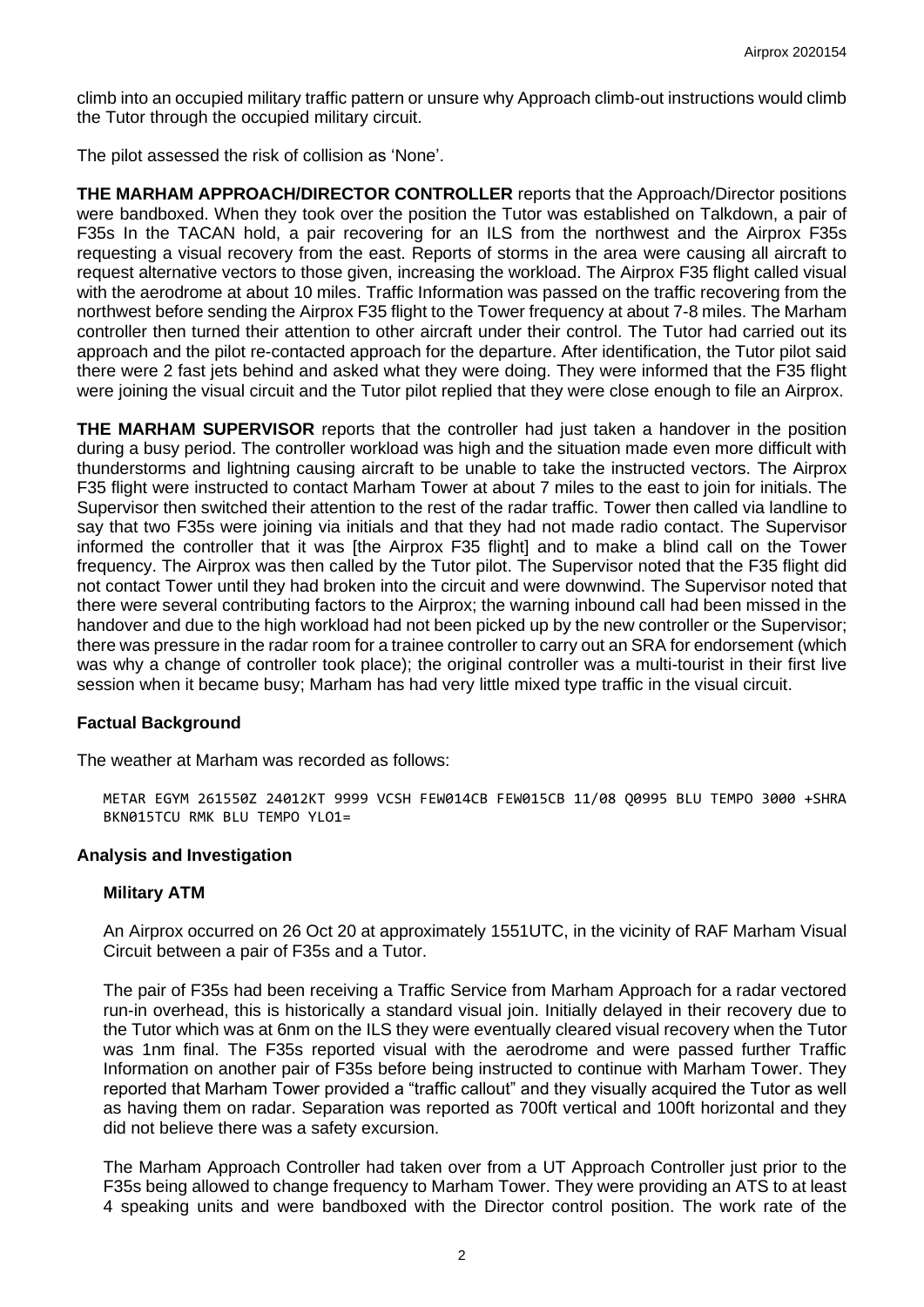Approach Controller was high due to a number of thunderstorms in the vicinity which increased the number of control instructions and traffic information calls. Traffic Information was passed to the F35s twice regarding the Tutor which also included its intention to depart climbing to 4000ft prior to allowing them to change frequency. The warning inbound call from Approach to the ADC had not been conducted for the F35s and it is unknown whether Traffic Information was passed to the Talkdown Controller. The Tutor called the Approach Controller on departure and was provided with the requested Traffic Service. No information on the F35s was passed to the Tutor until after they reported that they had two fast jets approaching from behind. The ADC Controller saw the joining F35s approximately 2NM away which allowed them to ask the Supervisor for information on the joining pair. Once a callsign was ascertained the ADC Controller was able to pass the details required for the Visual Circuit join and provide Traffic Information on the Tutor. As the Tutor was conducting a radar approach and departing, they were not on the ADC frequency at any point in the approach.

Figures 1-5 show the positions of the F35s and the Tutor at relevant times in the lead up to and during the Airprox. The screen shots are taken from a replay using the NATS Radars, which are not utilised by Marham and therefore may not be entirely representative of the picture available to the Marham Controllers. The F35s, under a Traffic Service, were conducting a visual recovery to the airfield and had been provided with Traffic Information on the Tutor which was conducting an ILS approach. The F35s were advised that the Tutor would be departing after their approach climbing to 4000ft. After the F35s reported visual with the aerodrome (Figure 1) they were provided with further Traffic Information on another formation before being directed to switch to the Tower frequency 12sec later. The separation between the Tutor and the F35s when they were directed to switch frequency was estimated to be 5.8NM and 1600ft (Figure 2).



Figure 1: Figure 2: F35s report visual with the Aerodrome. F35s instructed to change frequency.

The Tutor reported on frequency with Marham Approach after completing their ILS approach and requested a Traffic Service. Eleven seconds later a Traffic Service was agreed (Figure 3). Separation decreased to 2nm and 200ft.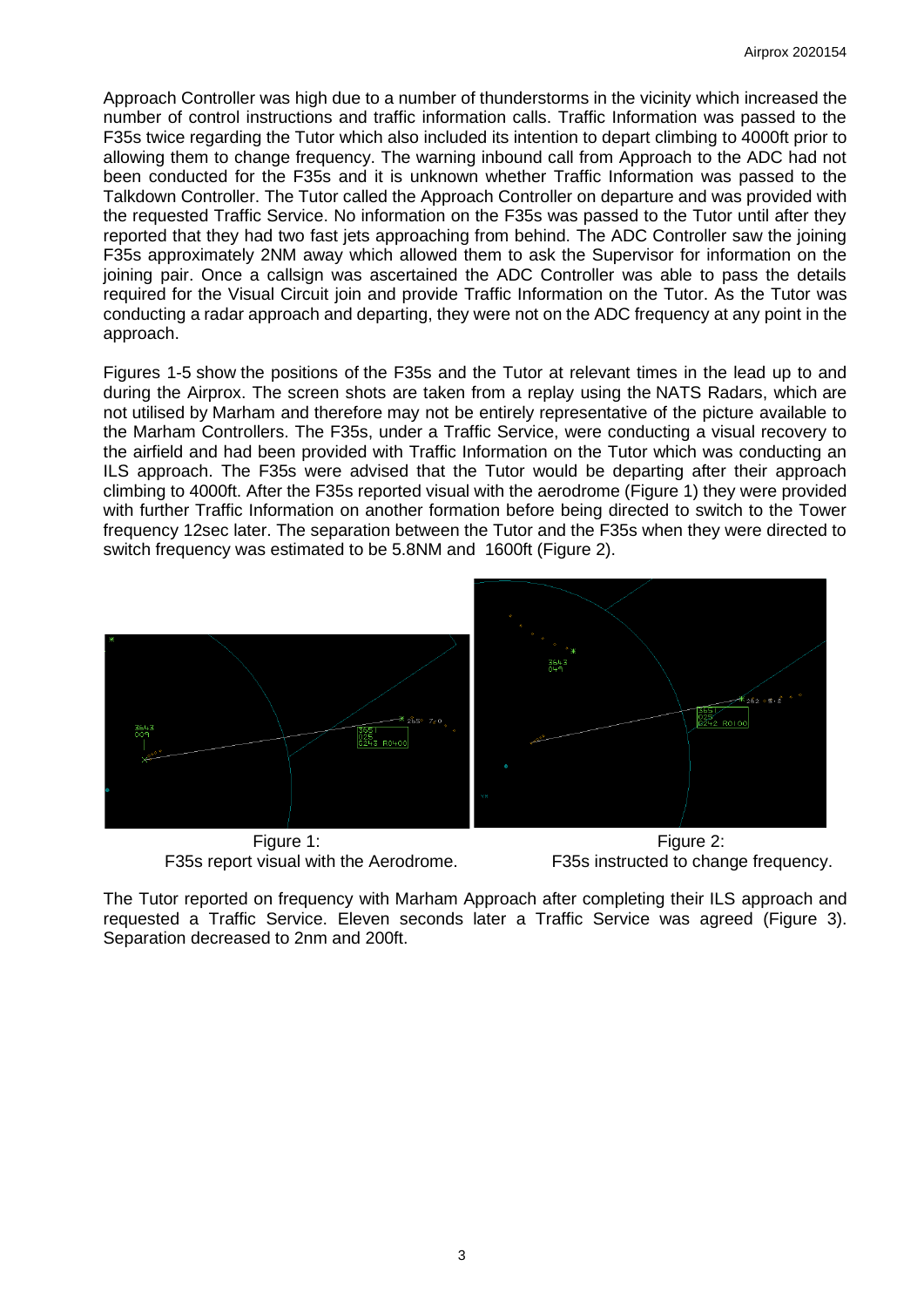

Figure 3: Traffic Service agreed between the Tutor and Marham Approach.

Eleven seconds later the Tutor reports that they had two fast jets approaching from the rear (Figure 4). Separation between the Tutor and the F35s decreased to 1.1nm and 100ft.



Figure 4: Tutor advised Marham Approach of the approach F35s.

The Tutor was advised that the F35s were joining the Visual Circuit and CPA occurred six seconds later (Figure 5). Separation was measured at 0.1NM and 100ft.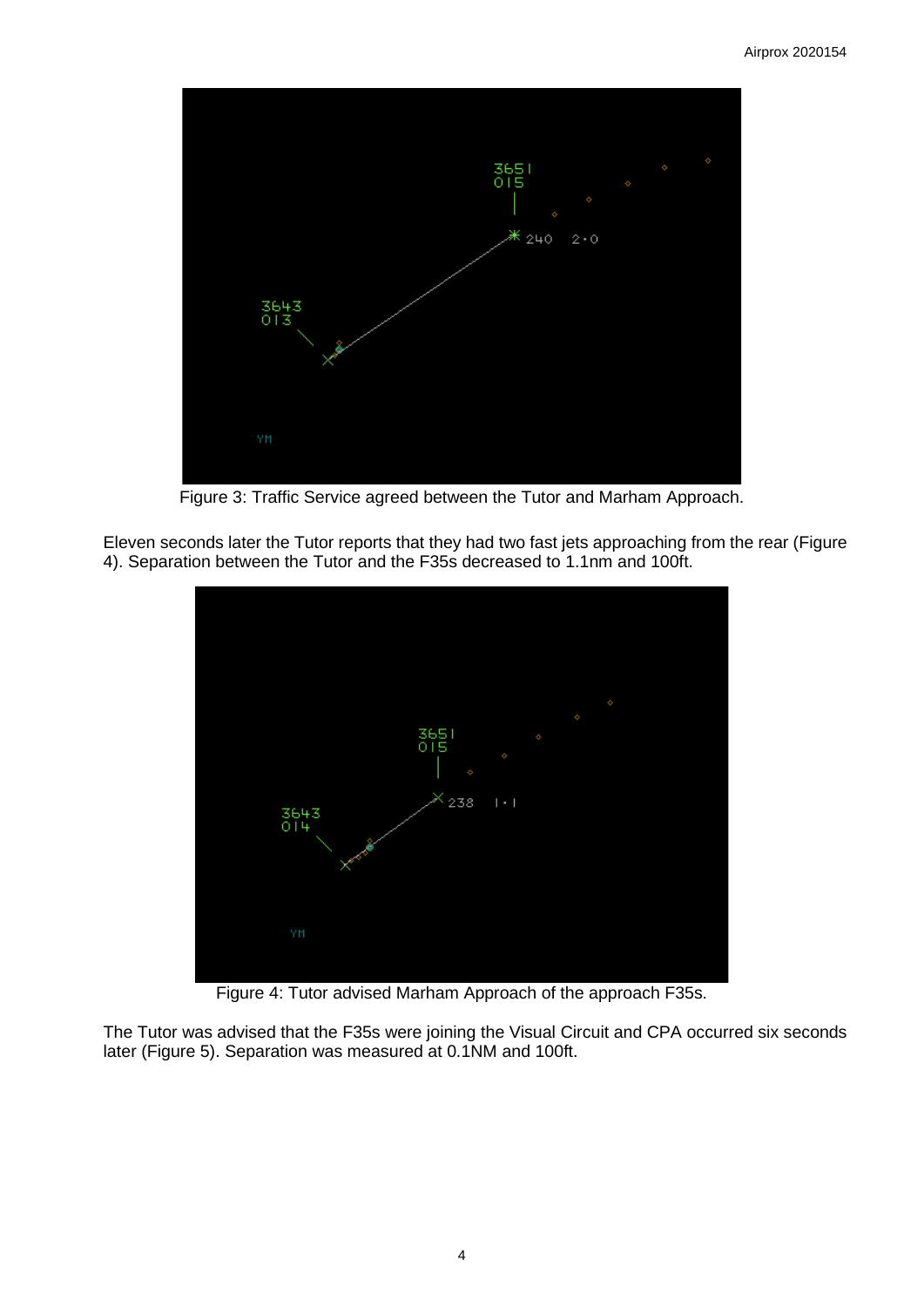

Figure 5: CPA

Poor weather in the local area, particularly the proximity of thunderstorms, increased the workload in an already complex situation for the Approach Controller. This was further exacerbated by bandboxing with the Director console and a controller change-over which resulted in the warning inbound call to the ADC being missed by both the Approach Controller and the Supervisor. The Controller change was required to allow the examination of a controller in another discipline to take place which potentially could have been better managed by the Supervisor. However, the Approach Controller did provide Traffic Information including the expected climb out details of the Tutor twice to the F35s prior to their frequency change. Traffic Information could have been passed to the Tutor by the Approach Controller on initial climb-out, because it was likely that separation would be reduced due to the relative speeds, however, it would have been expected that the F35s would follow the Visual Circuit procedures, to be visual with and maintain separation from the Tutor.

It was unfortunate that the warning inbound call was missed by the Controllers, however, the F35s did not follow the standard joining procedure and did not contact the ADC until they were already inside the Visual Circuit. Positive lookout by the ADC allowed them to obtain information from the Supervisor to interrogate the joining pair. Additionally, it was unclear whether the F35s followed the expected ground track for an initials join which should be 0.5NM deadside at initials rather than over the runway; this would have provided further lateral separation from the Tutor.

## **UKAB Secretariat**

The Tutor and F35 pilots shared an equal responsibility for collision avoidance and not to operate in such proximity to other aircraft as to create a collision hazard. <sup>2</sup> An aircraft operated on or in the vicinity of an aerodrome shall conform with or avoid the pattern of traffic formed by other aircraft in operation. 3

## **Marham Occurrence Investigation**

The investigator reviewed RAF Marham approach procedures, ATC transcripts, the Tutor DASOR and interviewed the F35 pilots and ATC personnel by video conference. The assessment of the Closest Point of Approach (CPA) has been hampered by lack of independent access to the F35 Sensor Tape Review due to Security Restrictions, and in the absence of radar data which has been

<sup>2</sup> MAA RA 2307 paragraphs 1 and 2.

<sup>3</sup> MAA RA 2307 paragraph 15.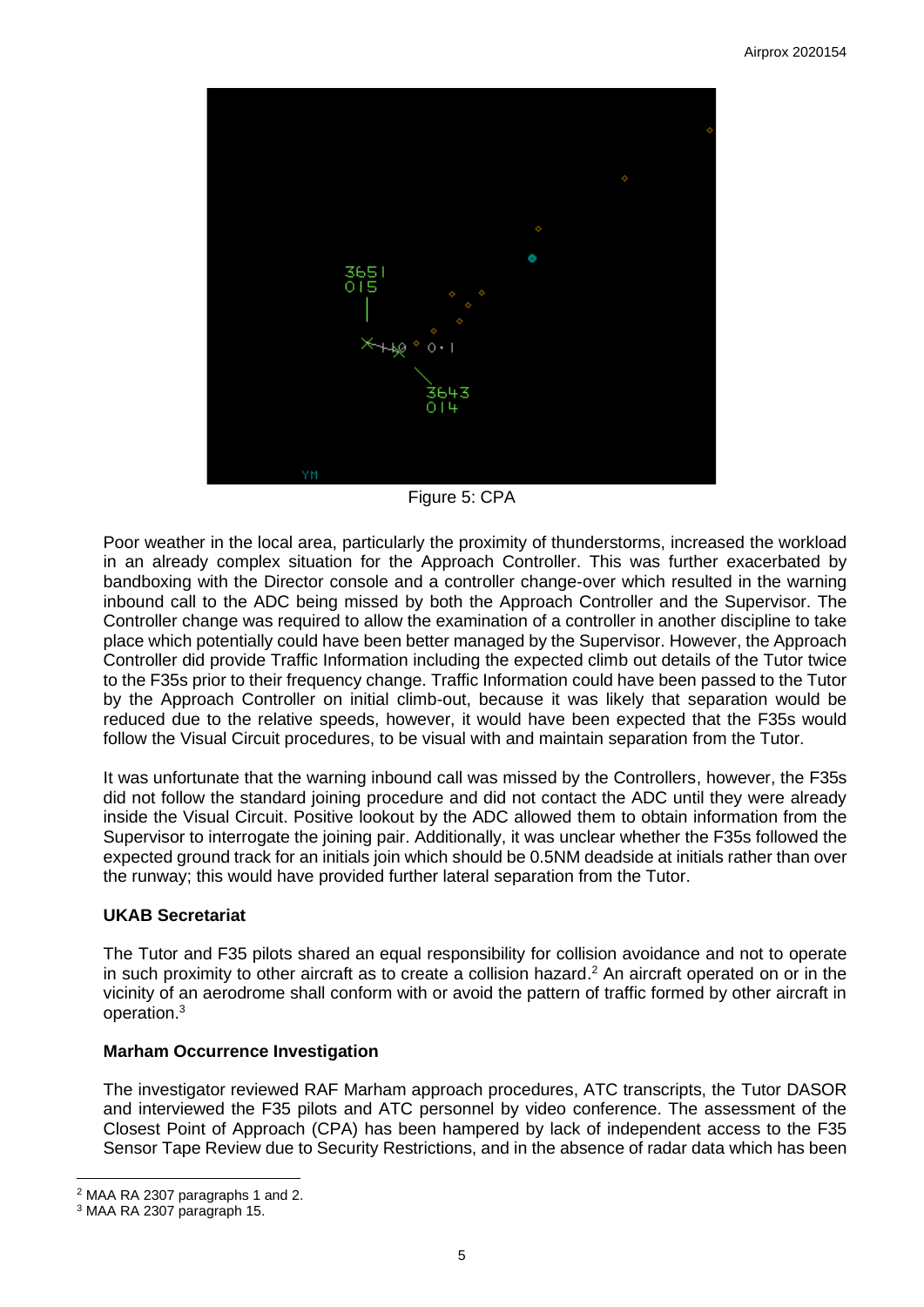sent to the Airprox Board. Consequently, the provided assessment of CPA is an estimate from data supplied on this DASOR, from the linked [Tutor] DASOR, ATC voice tape transcript and interviews with ATC and the F35 pilots. This assessment is likely to be less accurate than the Airprox Board determination, obtained from their enhanced data gathering and debrief procedures.

It should be noted that the F35 flight are a [foreign military] detachment of a deployment that have been operating at RAF Marham and HMS QNLZ for the 8-week period running up to this event. [F35 flight] have stated that the Tutor was in sight during the join and break, which is supported by the ATC transcript, and they maintain that they broke in to the Visual Pattern without any Safety concerns regarding vertical separation minima with [the Tutor] but who initiated an instinctive defensive bunt to increase vertical spacing. [The F35 flight] did not perceive a loss of safe separation during their break whereas [the Tutor pilot] did and was already aware of the approaching and expected parallel offset traffic, but not with [the F35 flight] positioning overhead [the Tutor's] outbound climbing flightpath. From the information logged, it is likely that the CPA is in the region of 200-700ft vertically and approximately in the overhead of [the Tutor]. This CPA boundary is defined by the 200ft from the Tutor reported TAS information and the 700ft from the visual estimate from [the F35 flight] as they entered into the visual pattern prior to breaking.

This was a normal overshoot from a routine IFR approach with a pair joining for the overhead break into the RAF Marham visual VFR closed pattern. Both [F35s] were visiting aircraft, with a slow speed propeller aircraft overshooting from a second approach. The joining aircraft confirmed they had the traffic in sight and broke into the circuit with assessed sufficient separation. [The Tutor] was tracking the approach of [the F35 flight] on their cockpit TAS, initiated a last-ditch bunt on a TAS read-out of '200' and then sighted the F-35's as they broke in the near overhead to join downwind. All aircraft were receiving information and direction from Marham ATC but [the F35 flight] did not respond to TWR calls until after the break and as they positioned into the downwind leg.

The investigation recommended that, 'ATC to conduct a review of approach and circuit procedures to ensure that the system of deconflicting joining visual traffic from that on approach or overshoot from the IFR pattern maintain safe separation both laterally and vertically'.

## **Comments**

#### **HQ Air Command**

This Airprox was subject to a Local Investigation and made one recommendation: 'ATC to conduct a review of approach and circuit procedures to ensure that the system of deconflicting joining visual traffic from that on approach or overshoot from the IFR pattern maintain safe separation both laterally and vertically'. After a thorough review, it was agreed that the visual circuit joining procedures are appropriate and sufficiently safe when adhered to. However, after consultation with the Aircrew, the Flying Order Book will be updated to reflect more accurate 'break-point' locations. Also, visiting Aircrew will be given a more detailed and comprehensive procedure briefing on arrival which will be refreshed if necessary.

Several barriers were degraded in this occurrence; poor into-sun visibility, high controller workload and joining procedures not followed by the F35 flight. With a warning from the Tutor's TAS, the pilot was able to acquire the F35s visually and manoeuvre their aircraft to prevent the situation from worsening. It is apparent from the radar recording that the recorded CPA is closer than that reported by the Tutor or the F35 flight, which is concerning. When joining a visual circuit, it is imperative that crews have full SA on all aircraft before going through initials. Good airmanship would also dictate giving aircraft a wide berth when breaking into the circuit. This is particularly important when considering the effect of wake turbulence or jet efflux on a light trainer. The F35s were being operated by a foreign military detachment; better documentation and a more detailed station procedure brief will mitigate the risk of re-occurrence.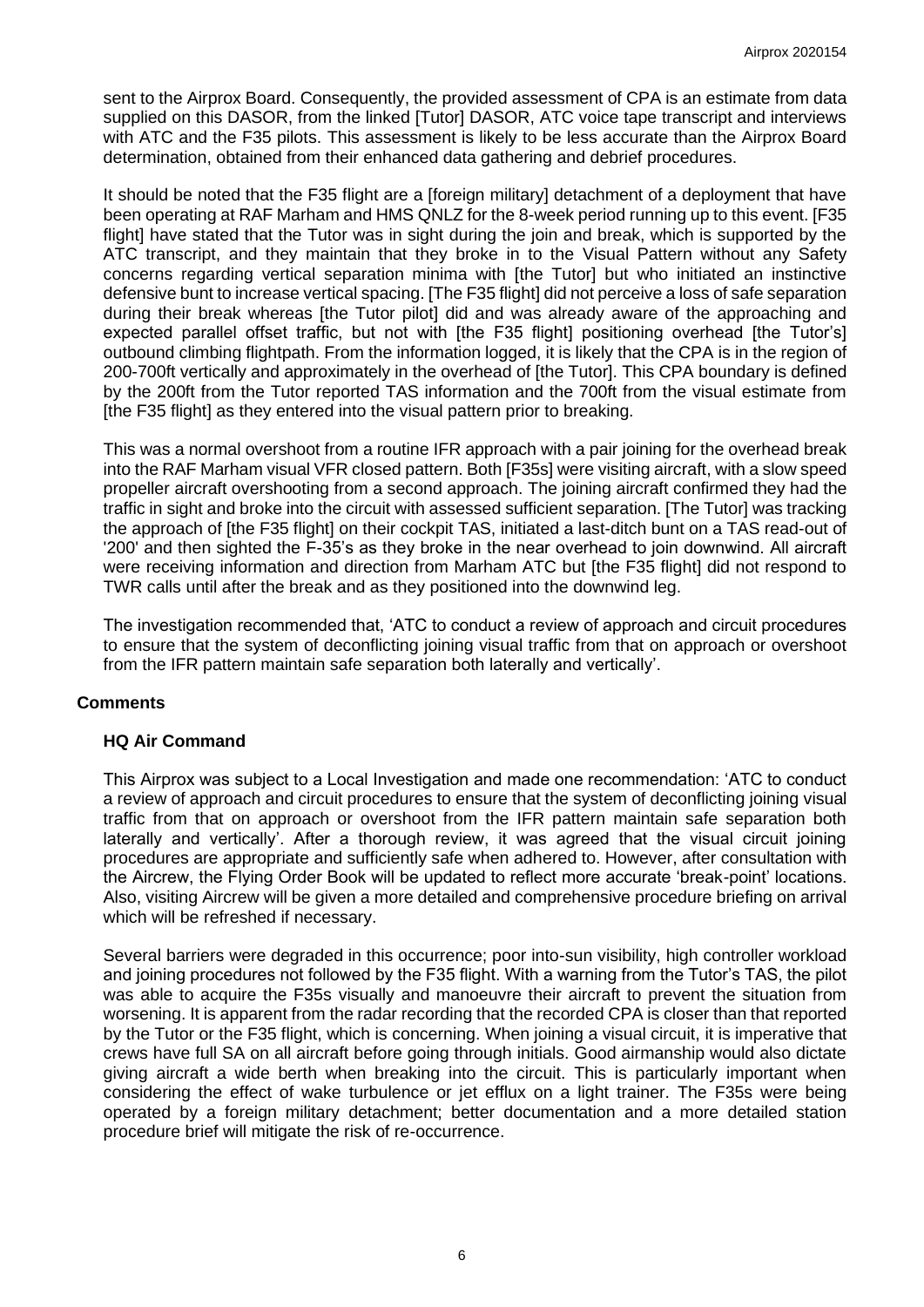## **Summary**

An Airprox was reported when a Tutor and a pair of F35s flew into proximity in the visual circuit at RAF Marham at 1551Z on Monday 26<sup>th</sup> October 2020. Both pilots were operating under VFR in VMC, the Tutor pilot in receipt of a Traffic Service from Marham Approach and the F35 pilots not in receipt of an ATS.

## **PART B: SUMMARY OF THE BOARD'S DISCUSSIONS**

Information available consisted of reports from both pilots, radar photographs/video recordings, reports from the air traffic controllers involved and reports from the appropriate operating authorities. Relevant contributory factors mentioned during the Board's discussions are highlighted within the text in bold, with the numbers referring to the Contributory Factors table displayed in Part C.

Due to the exceptional circumstances presented by the coronavirus pandemic, this incident was assessed as part of a 'virtual' UK Airprox Board meeting where members provided a combination of written contributions and dial-in/VTC comments.

Members first discussed ATM aspects of the Airprox. Radar controller workload and complexity were high, due to the changeable weather conditions, with heavy shower cells in the vicinity and consequent re-vectoring of aircraft and formations. In this context, the ATM team at Marham had decided to make a controller change in order to allow a trainee controller carry out an SRA for endorsement purposes. The Board agreed that normally this would be an entirely normal state of affairs but felt that controller workload and complexity levels on the day were such that the conduct of the trainee controller endorsement adversely affected ATM (**CF2**). Having conducted a controller changeover, the warning inbound call to the Tower was then missed (**CF1**, **CF4**, **CF5**) by both the replacement controller and the Supervisor (**CF3**), the Board thought perhaps due in part to the timing of the controller changeover. However, Traffic Information on the Tutor and its climb-out intentions was passed twice to the F35s by the Approach controller who was also able to confirm to the Tutor pilot that the F35s were inbound to the circuit when queried. Controller members noted the importance of matching the flying task to the available ATM resource, acknowledging that this was well understood by all concerned, and commented that it may perhaps also have been better to decline or break off the Tutor practice approach, given the degree of ATM complexity on the day.

Turning to the pilots' actions, the Board first discussed the F35 formation's circuit joining procedure and agree that this had not been iaw the standard Marham procedure (**CF6**). The formation had not joined through the initial point and importantly had not made timely radio contact with Marham Tower after being directed to do so (**CF10**). A military pilot member commented that a joining aircraft or formation is required to call at the initial point in order to declare their intentions and to receive safety critical information on traffic in and around the airfield circuit pattern, but that the F35 formation had not made contact with Marham Tower until after the Airprox (**CF9**). Nevertheless, the F35 pilots achieved a high degree of SA on the departing Tutor, from their radars and from Traffic Information calls from the Approach controller, and positioned to break in to the visual circuit. The situation developed such that the Tutor's flight path took it towards that planned by the joining F35 formation but the F35 formation did not adapt their plan in order to maintain separation from the Tutor by an appropriate margin (**CF7**). Members noted the F35 narrative comment that, '… they were unsure why the Tutor would climb into an occupied military traffic pattern or unsure why Approach climb-out instructions would climb the Tutor through the occupied military circuit.' and wondered whether the foreign military F35 pilots were habituated to a greater degree of air traffic control in the visual circuit, rather than the UK military requirement for pilots to visually judge the break position whilst maintaining clear of, or integrating with, other traffic (**CF6**, **CF8**). The Tutor pilot became aware of the closing F35 formation when the TAS alerted (**CF12**) and was able to take avoiding action by taking control and bunting the aircraft. Although the F35 pilots had seen the Tutor and perceived that there was no conflict (**CF14**) the Board felt that the Tutor instructor's report of TAS separation of 300ft and the radar derived separation at CPA were such that there had been a conflict. Given that the F35 pilots had a high level of SA of the Tutor's position and its pilot's intentions, the Board felt that the F35 formation's lack of plan adaption had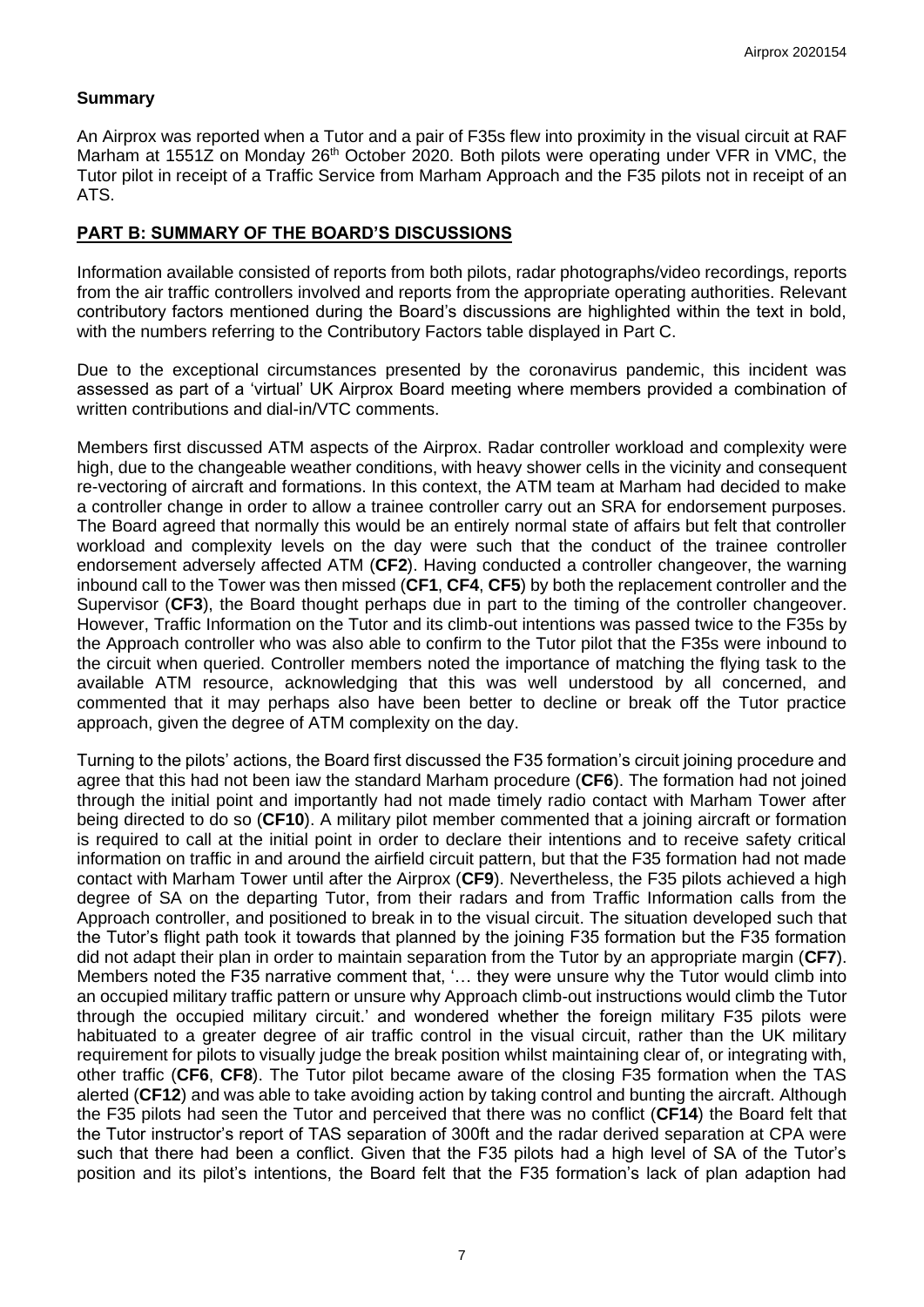resulted in them flying into conflict with the Tutor (**CF15**). The Board also felt that the closing speed and degree of separation at CPA indicated that safety had been much reduced (**CF13**).

## **PART C: ASSESSMENT OF CONTRIBUTORY FACTORS AND RISK**

### Contributory Factors:

|                | 2020154                                                                                                |                                                                                             |                                                                     |  |  |  |  |  |  |
|----------------|--------------------------------------------------------------------------------------------------------|---------------------------------------------------------------------------------------------|---------------------------------------------------------------------|--|--|--|--|--|--|
| <b>CF</b>      | <b>Description</b><br>Factor                                                                           |                                                                                             | Amplification                                                       |  |  |  |  |  |  |
|                | <b>Ground Elements</b>                                                                                 |                                                                                             |                                                                     |  |  |  |  |  |  |
|                | • Regulations, Processes, Procedures and Compliance                                                    |                                                                                             |                                                                     |  |  |  |  |  |  |
| 1              | <b>Human Factors</b>                                                                                   | • ATM Regulatory Deviation                                                                  | Regulations and/or procedures not fully complied with               |  |  |  |  |  |  |
|                | • Manning and Equipment                                                                                |                                                                                             |                                                                     |  |  |  |  |  |  |
| $\overline{2}$ | Organisational                                                                                         | • ATM Staffing and Scheduling                                                               | Sub-Optimal establishment or scheduling of staff                    |  |  |  |  |  |  |
| 3              | <b>Human Factors</b>                                                                                   | • Leadership and Supervision                                                                |                                                                     |  |  |  |  |  |  |
|                | • Situational Awareness and Action                                                                     |                                                                                             |                                                                     |  |  |  |  |  |  |
| 4              | <b>Human Factors</b>                                                                                   | • Distraction - Job Related                                                                 | Controller engaged in other tasks                                   |  |  |  |  |  |  |
| 5              | <b>Human Factors</b><br>• ATM Coordination                                                             |                                                                                             |                                                                     |  |  |  |  |  |  |
|                | <b>Flight Elements</b>                                                                                 |                                                                                             |                                                                     |  |  |  |  |  |  |
|                |                                                                                                        | • Regulations, Processes, Procedures and Compliance                                         |                                                                     |  |  |  |  |  |  |
| 6              | <b>Human Factors</b>                                                                                   | • Flight Operations Documentation and<br>Publications                                       | Regulations and/or procedures not fully complied with               |  |  |  |  |  |  |
|                | <b>. Tactical Planning and Execution</b>                                                               |                                                                                             |                                                                     |  |  |  |  |  |  |
| 7              | <b>Human Factors</b>                                                                                   | • Insufficient Decision/Plan                                                                | Inadequate plan adaption                                            |  |  |  |  |  |  |
| 8              | <b>Human Factors</b>                                                                                   | • Monitoring of Other Aircraft                                                              | Did not avoid/conform with the pattern of traffic already<br>formed |  |  |  |  |  |  |
| 9              | <b>Human Factors</b>                                                                                   | • Accuracy of Communication                                                                 | Ineffective communication of intentions                             |  |  |  |  |  |  |
| 10             | • Communications by Flight Crew with ANS<br><b>Human Factors</b>                                       |                                                                                             | Pilot did not communicate with appropriate ATS provider             |  |  |  |  |  |  |
|                | • Situational Awareness of the Conflicting Aircraft and Action                                         |                                                                                             |                                                                     |  |  |  |  |  |  |
| 11             | • Understanding/Comprehension<br>Pilot did not assimilate conflict information<br><b>Human Factors</b> |                                                                                             |                                                                     |  |  |  |  |  |  |
|                | • Electronic Warning System Operation and Compliance                                                   |                                                                                             |                                                                     |  |  |  |  |  |  |
| 12             | Contextual                                                                                             | • Other warning system operation                                                            | Warning from a system other than TCAS                               |  |  |  |  |  |  |
|                | • See and Avoid                                                                                        |                                                                                             |                                                                     |  |  |  |  |  |  |
| 13             | Contextual                                                                                             | . Near Airborne Collision with Aircraft,<br>Balloon, Dirigible or Other Piloted Air Vehicle | Piloted air vehicle                                                 |  |  |  |  |  |  |
| 14             | <b>Human Factors</b>                                                                                   | • Perception of Visual Information                                                          | Pilot perceived there was no conflict                               |  |  |  |  |  |  |
| 15             | <b>Human Factors</b>                                                                                   | • Lack of Action                                                                            | Pilot flew into conflict                                            |  |  |  |  |  |  |

| Degree of Risk: | В.   |
|-----------------|------|
| Recommendation: | Nil. |

## Safety Barrier Assessment<sup>4</sup>

In assessing the effectiveness of the safety barriers associated with this incident, the Board concluded that the key factors had been that:

<sup>&</sup>lt;sup>4</sup> The UK Airprox Board scheme for assessing the Availability, Functionality and Effectiveness of safety barriers can be found on the **UKAB Website**.